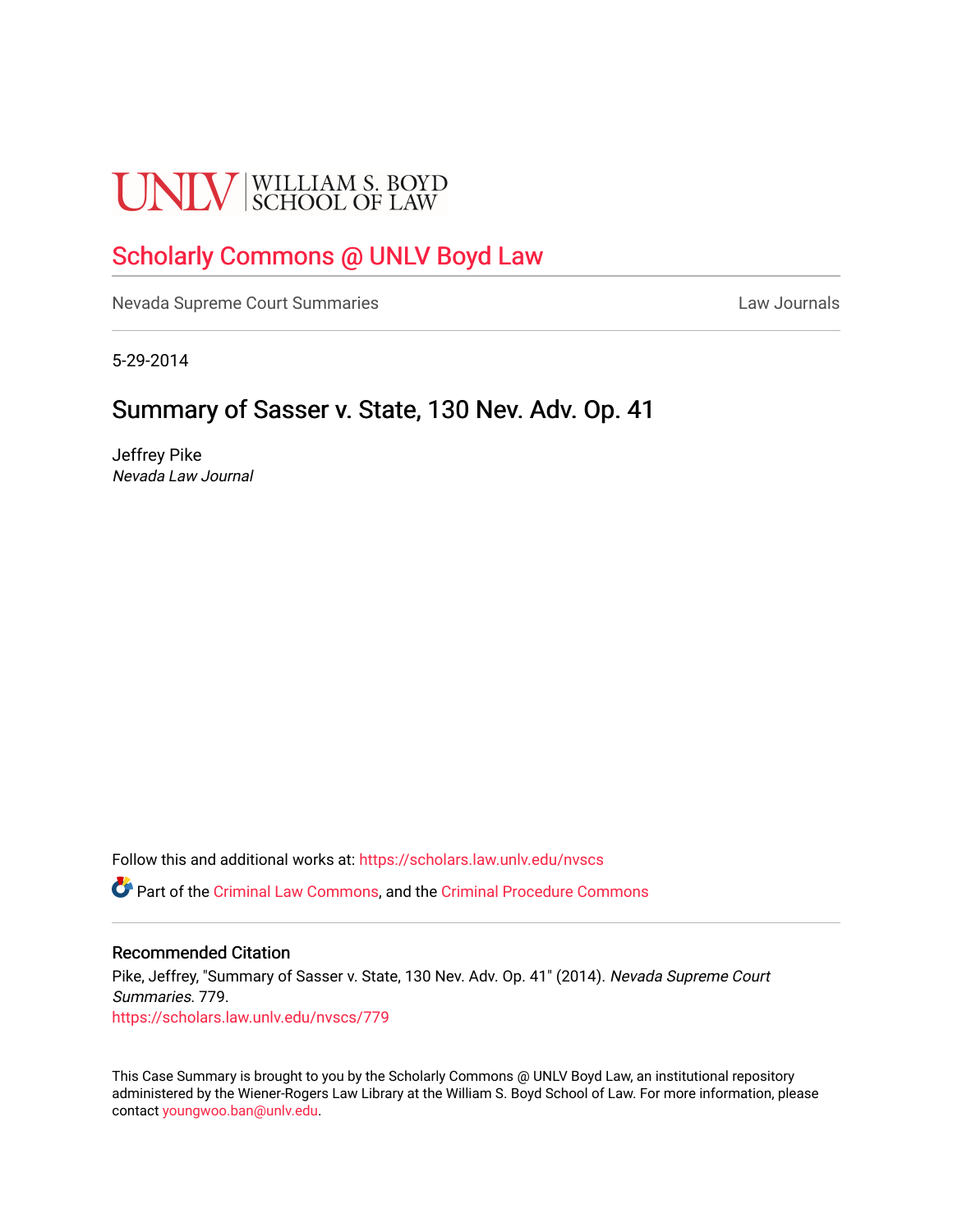### *Sasser v. State*, 130 Nev. Adv. Op. 41 (May 29, 2014)<sup>1</sup>

#### CRIMINAL LAW: PRESENTENCE INVESTIGATION REPORT AMENDMENT

#### **Summary**

 The Court determined three issues: 1) whether a district court can amend a presentence investigation report (PSI) in the judgment of conviction rather than amending the PSI itself; 2) whether the district court properly declined to strike information from the PSI; and 3) whether the district court relied on impalpable or highly suspect evidence when sentencing the defendant.

#### **Disposition**

 A district court has discretion to amend a PSI in the judgment of conviction or amend the PSI itself. A challenging party must present the Court the evidence the district court relied on to determine if information in the PSI is based on impalpable or highly suspect evidence for the Court to assess if the district court abused its discretion. A district court may enter a judgment of conviction amending a PSI after sentencing where the district court expressly states in the record it will not consider the stricken information during sentencing.

#### **Factual and Procedural History**

 The defendant, Sasser, pled guilty to robbery, but portions of the victim's statement were unclear. Sasser moved to strike portions of the victim's statement and other information from the PSI as unsupported by evidence prior to his sentencing. The district court found certain information in the PSI unsupported by evidence, but declined to strike everything Sasser requested, and entered its findings to amend the PSI in the judgment of conviction.

#### **Discussion**

#### *The district court did not err in amending Sasser's PSI in his judgment of conviction.*

Nevada law requires that a criminal defendant have the opportunity to object to a PSI and that the objection be resolved prior to sentencing<sup>2</sup> but does not specify a procedure for amending a PSI. Other courts allow various methods to amend a PSI other than amending the actual PSI.<sup>3</sup> Because Nevada statutes require transmittal of both the PSI and judgment of conviction to a subsequent reviewing authority,<sup>4</sup> amending the judgment of conviction effectively communicates the changed findings. Accordingly, the Court held that district court may properly amend a PSI in the judgment of conviction rather than returning it to the Division of Parole and Probation.

l.

<sup>&</sup>lt;sup>1</sup> By Jeffrey Pike.

<sup>2</sup> Stockmeier v. State, Bd. of Parole Comm'rs, 127 Nev. \_\_\_, \_\_\_, 255 P.3d 209, 213–14 (2012); *See also* NEV. REV. STAT. § 176.156(1).

 $3$  State v. Waterfield, 248 P.3d 57, 59 (Utah Ct. App. 2011) (by entering inaccuracy findings on the record); State v. Craft, 490 S.E.2d 315, 319 (W. Va. 1997) (by appending written inaccuracy findings to the PSI); Fed. R. Crim. P. 32(i)(3)(C) (same).

<sup>4</sup> NEV. REV. STAT. §§ 176.159(1), 176.325, 176.335(2) (2013).